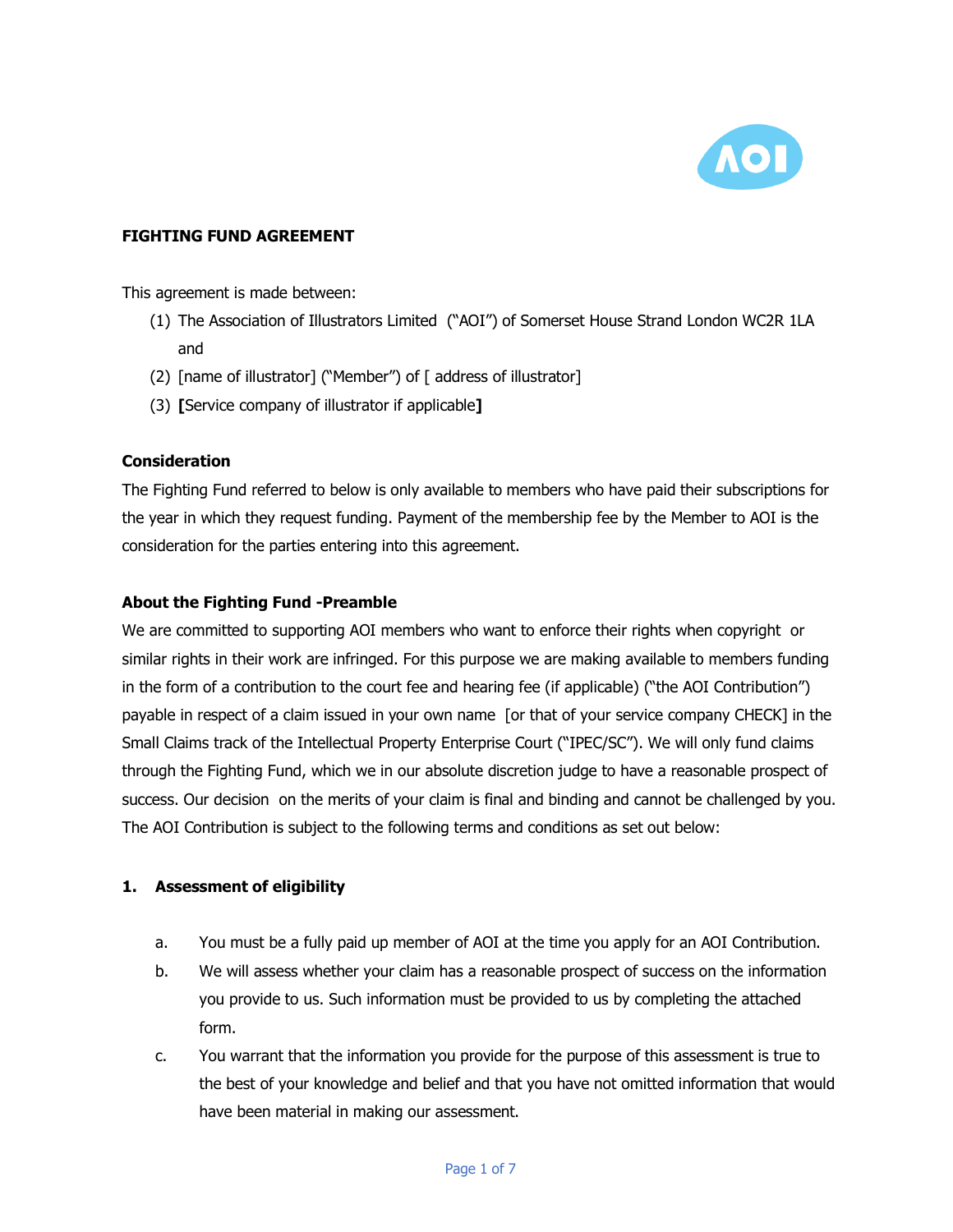- d. If we decide that you are not eligible to receive the AOI Contribution this agreement will become void and of no effect
- e. We reserve the right to require you to repay the AOI Contribution in full and an administration fee of up to 50% of the AOI Contribution awarded to you if we later discover that you were in breach of the warranties given to us in paragraph 1(c).

## **2. The AOI Contribution paid out of the Fighting Fund**

a. We will contribute in our absolute discretion funding of up to 75% of the court fee and hearing fee (if applicable) relating to your claim. Fees are subject to change from time to time but AOI Contribution will remain the same as expressed in percentages in the table below:

#### Court fees for monetary claims:

| <b>Claim amount</b>     | <b>Paper form</b><br>fee | <b>Online claim</b><br>fee | <b>AOI Contribution</b> |
|-------------------------|--------------------------|----------------------------|-------------------------|
| Up to £300              | £35                      | £25                        | 75%                     |
| £300.01 to £500         | £50                      | £35                        | 75%                     |
| £500.01 to<br>£1,000    | £70                      | £60                        | 75%                     |
| £1,000.01 to<br>£1,500  | £80                      | £70                        | 75%                     |
| £1,500.01 to<br>£3,000  | £115                     | £105                       | 75%                     |
| £3,000.01 to<br>£5,000  | £205                     | £185                       | 50%                     |
| £5,000.01 to<br>£10,000 | £455                     | £410                       | 50%                     |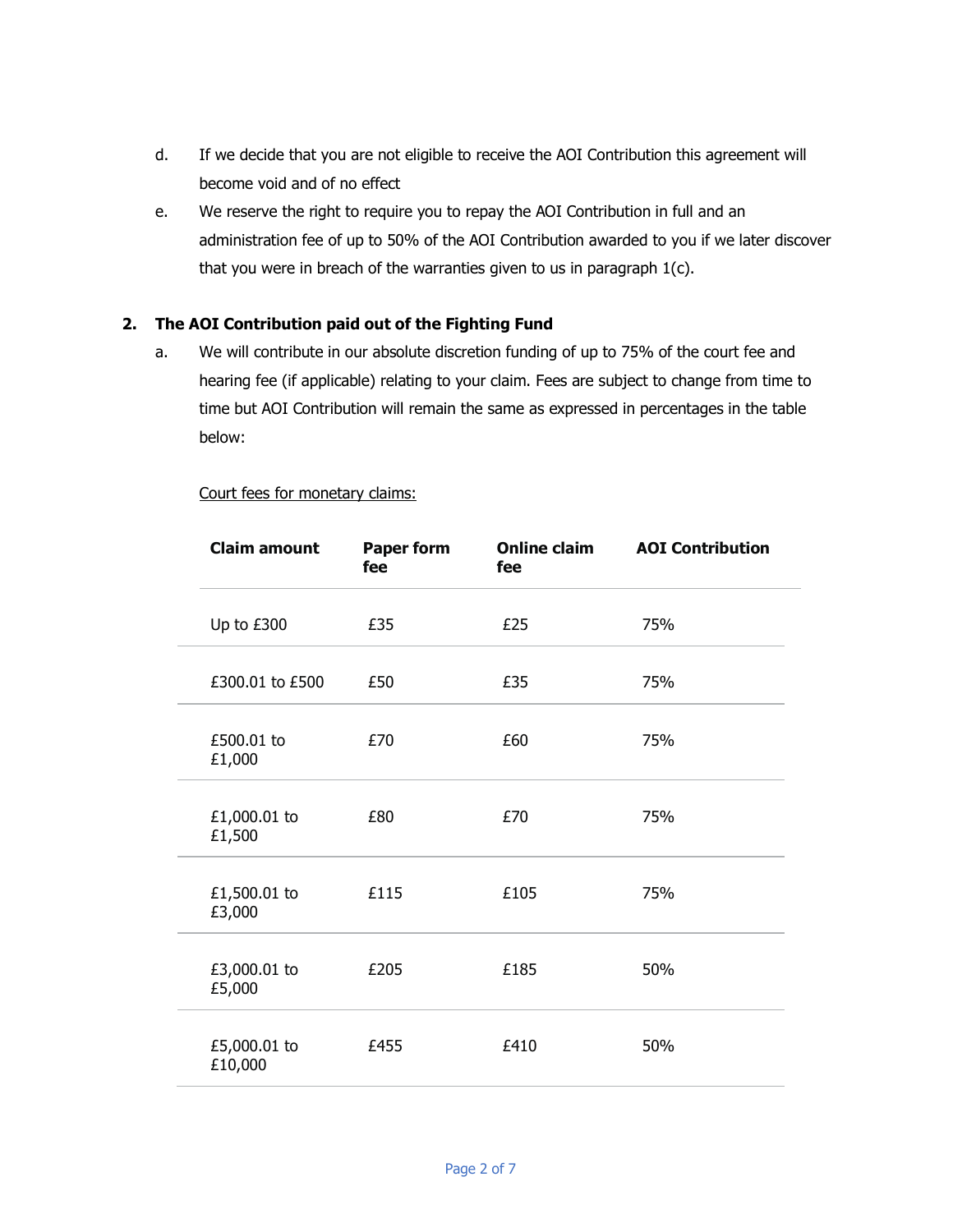Court issue fee for non-monetary claim (where claim includes a claim for a final injunction): £528 – AOI Contribution: 50%

Hearing fees in the small claims track (if applicable):

| <b>Claim amount</b> | <b>Hearing fee</b> | <b>AOI</b><br><b>Contribution</b> |
|---------------------|--------------------|-----------------------------------|
| Up to £300          | £25                | 75%                               |
| £300.01 to £500     | £55                | 75%                               |
| £500.01 to £1,000   | £80                | 75%                               |
| £1,000.01 to £1,500 | £115               | 75%                               |
| £1,500.01 to £3,000 | £170               | 50%                               |
| More than £3,000    | £335               | 50%                               |

## **3. Payment and Repayment of the AOI Contribution**

- a. Subject to our having agreed that you are eligible for the payment of an AOI Contribution the relevant percentage of the court fee or hearing fee (as set out above) will be paid by AOI to you on the following basis and at the following stages
	- i. Court fee paid on issuing the claim form: We will pay you this initial fee within 14 days of the court issuing the claim form and your presenting to us a copy of the claim form bearing the issue date and court stamp.
	- ii. Hearing fee (if applicable): We will pay the hearing fee within 14 days of your presenting to us a copy of the receipt issued by IPEC/SC confirming payment of the hearing fee.
	- iii. Additional issue fee: this is payable if IPEC/SC has assessed the value of damages to be higher than initially covered by the court fee submitted with the claim form. We will pay such additional court fee within 14 days of your presenting to us a copy of the receipt issued by IPEC/SC confirming payment of the additional issue fee.
- b. We only fund claims in IPEC/SC.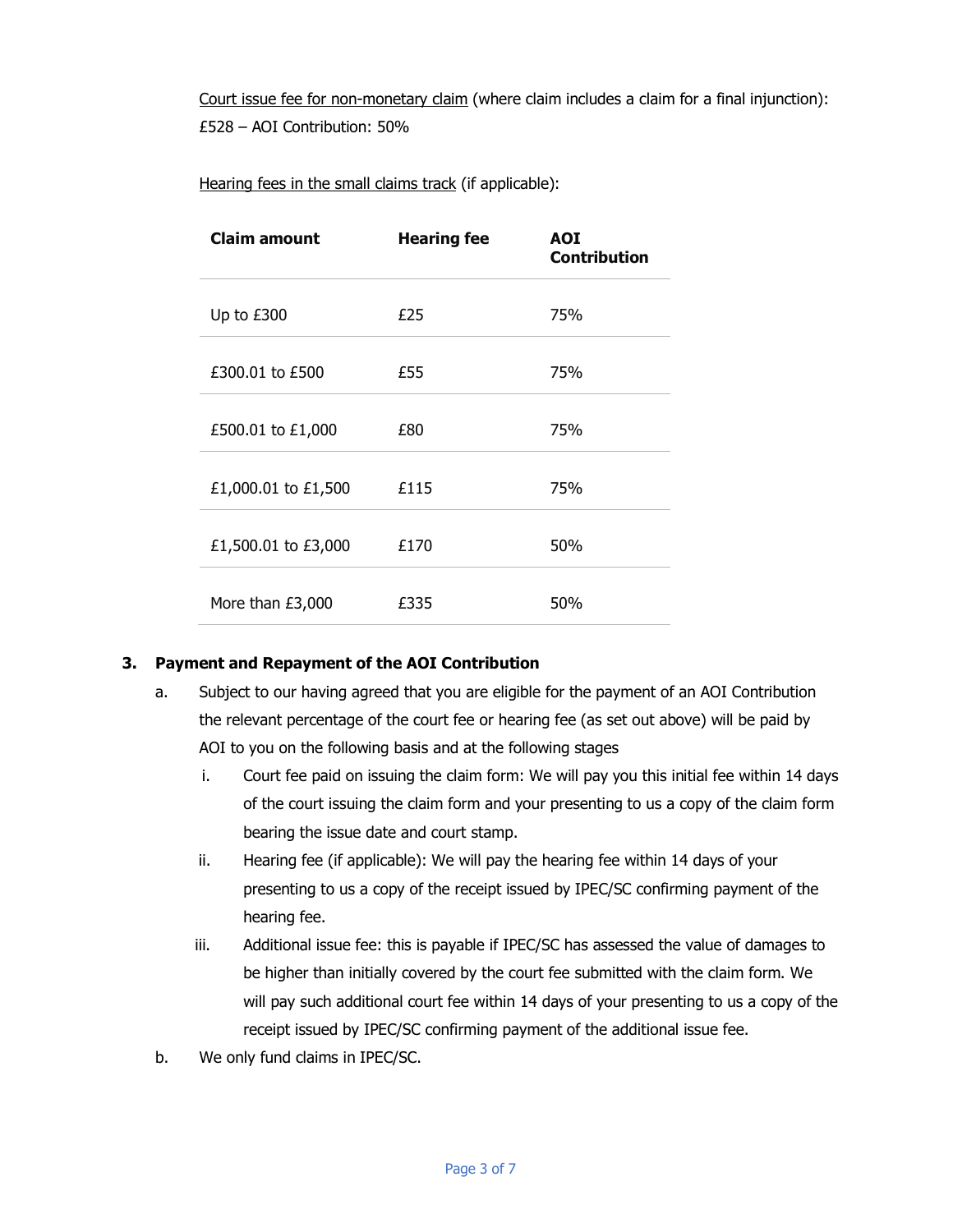- c. If the court allocates the claim to multi track within IPEC or to another court for whatever reason, we will not be obliged to pay any additional fees incurred as a result of the transfer between tracks or courts.
- d. You agree to repay the AOI Contribution in full
	- i. if costs and compensation awarded to you by the court cover the AOI Contribution or are higher than the AOI Contribution; or
	- ii. the sum payable to you by the other party under a settlement agreement covers the AOI Contribution or is higher than the AOI Contribution; or
	- iii. you decide to withdraw your claim for any other reason than having entered into a settlement agreement with the other party.
- e. In case of 3(d)(iii) you agree to repay the AOI Contribution within 14 days of your withdrawal.
- f. In case of 3(d) (i) and (ii) you agree to repay the AOI Contribution within 14 days of your receiving payment from the other party in full under the settlement agreement or pursuant to a Court Order.

# **4. Your Obligations**

- a. You warrant that all information you provide and statements you make in connection with your dispute and claim will be true to the best of your knowledge and belief and that you have not omitted to provide AOI with any information, facts or documents that may be relevant to your dispute or claim.
- b. You undertake
	- i. to comply with court procedure rules and orders made by the court including but not limited to providing information, statements and documents in a timely manner to the court by the date and time required.
	- ii. to seek to settle the dispute out of court if reasonably possible.
- c. You understand and accept that our payment of the AOI contribution does not in any way include the provision of advice or guidance in connection with your claim and we shall not be liable to you in any way whatsoever in relation to the handling and/or outcome of your claim. We recommend that before starting your claim you read the IPEC Small Claims Guide https://assets.publishing.service.gov.uk/government/uploads/system/uploads/attachment\_d ata/file/679030/ipec-sct-published-guide-february-2018.pdf ("the Guide") and if required approach the organisations mentioned in Paragraph 6 of the Guide for legal advice.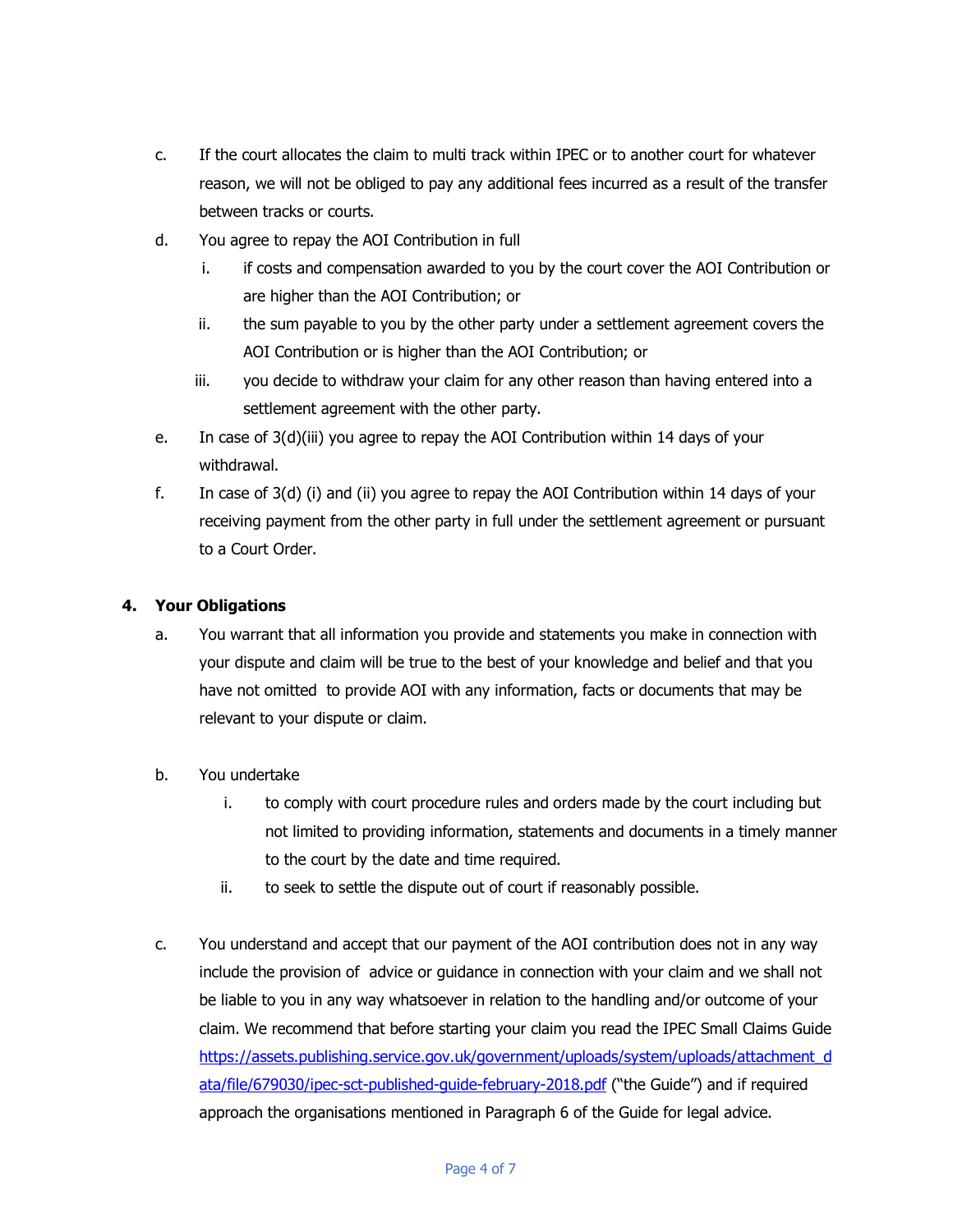- d. You understand and accept that you will be liable for payment of any costs incurred by you that are not covered by the AOI Contribution including but not limited to professional legal fees, or an award of costs or compensation made against you in respect of your claim or any counterclaim against you and payable by you to the other party as a result of your losing the claim or failing to defend a counterclaim.
- e. You agree to provide us with and grant us permission to publish a suitable portrait photograph or illustration and short profile of yourself if requested to report on your receiving the AOI Contribution in order for us to promote the Fighting Fund and further our overall objectives in setting up the Fighting Fund. You allow us to edit your photograph and profile as necessary.
- f. You agree to be interviewed by us or interested third parties to report on your receiving the AOI Contribution in order for us to promote the Fighting Fund and to further our overall objectives subject to our giving you reasonable notice.

## **5. Our Obligations and Services**

Our obligations and services to you are limited to:

- a. timely payment of the AOI Contribution to you;
- b. discussing with you any aspect of the dispute and your claim provided that we shall not at any stage give you any legal advice about your claim;
- c. providing such information that you may request relating to our knowledge of industry practices and standards as and when relevant to the dispute in a timely manner (industry in this context means illustration and related sectors such as graphic art and animation); and
- d. keeping information of a confidential nature that you share with us confidential. This does not apply to information disclosed to us from another source or that is in the public domain or where we are required to provide such information under a Court order.

#### **6. Disclaimer**

- a. We will not be liable to you for breach of contract, breach of statutory duty, negligence or otherwise for any loss or damage (whether direct, indirect or consequential) arising out of this agreement other than in respect of payment to you of the AOI Contribution.
- b. In the event that a Court decides notwithstanding this disclaimer that we do have a liability towards you you agree that our total aggregate liability to you whether in contract, tort (including negligence), breach of statutory duty, or otherwise, arising under or in connection with the provision by us of our services under this agreement shall be limited to the value of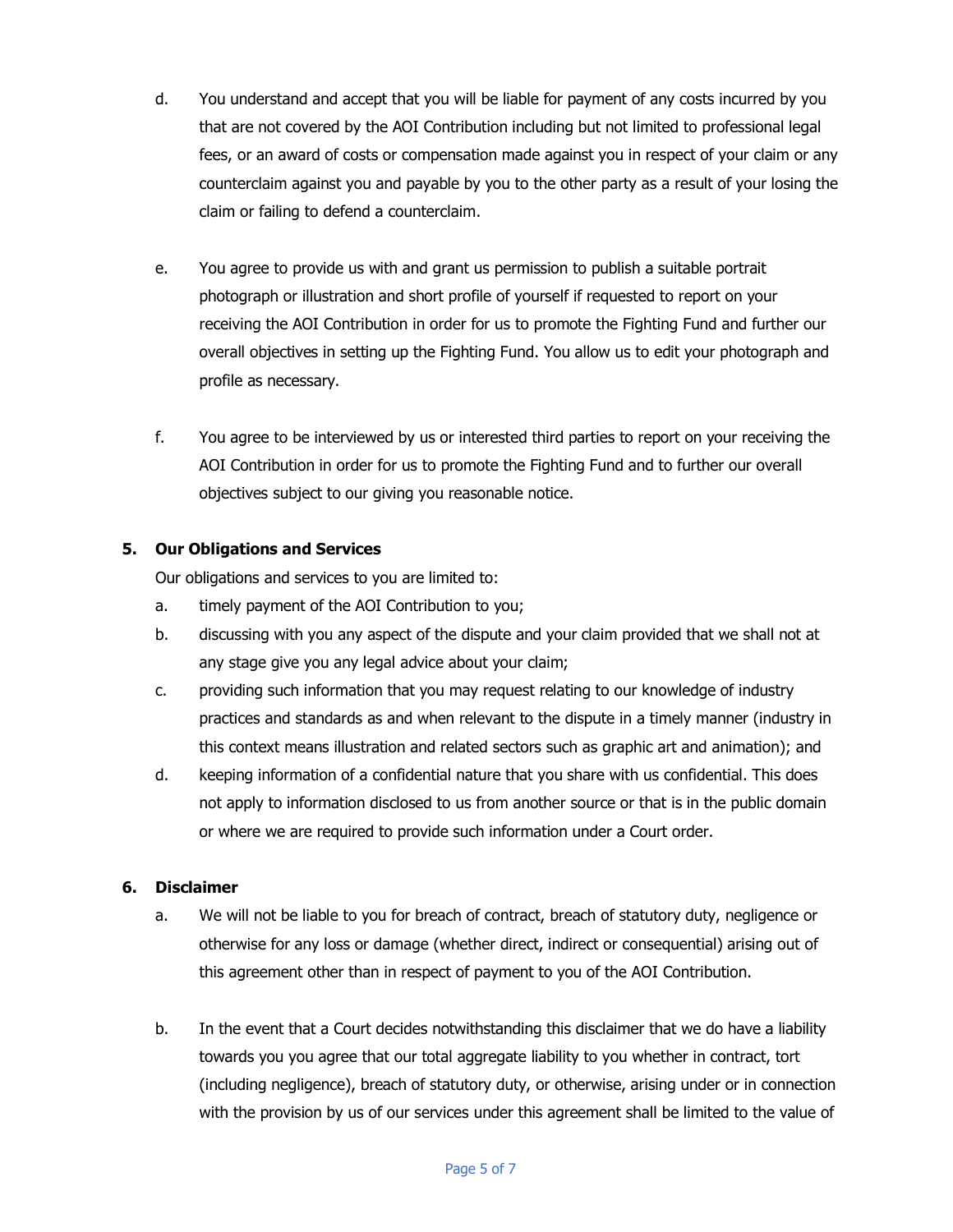the AOI Contribution we have agreed to pay you.

c. Nothing in this paragraph shall be deemed to exclude our liability for fraud or fraudulent misrepresentation or for any death or personal injury caused by negligence.

#### **7. What happens after your dispute has been resolved**

- a. Your dispute has been resolved either when you have agreed an out of court settlement with the other party or you have withdrawn your claim or the court has delivered its judgment on your claim.
- b. Following resolution you agree to repayment of the AOI Contribution in accordance with Paragraph 3 d. to f. above.
- c. We reserve the right to write up a summary of your dispute and to publish this summary on our website and in other media, print or online, subject to your prior written approval (not to be unreasonably withheld). We will not include any reference in such summary to any confidential material referred to in Court nor to any commercially sensitive information which you wish to be omitted.

#### **8. Other terms**

- a. This agreement constitutes the entire agreement between us and supersedes and extinguishes all previous agreements, promises, assurances, warranties, representations and understandings between us, whether written or oral, relating to its subject matter.
- b. No variation of this agreement shall be effective unless it is in writing and signed by the parties (or their authorised representatives).
- c. This agreement does not give rise to any rights under the Contracts (Rights of Third Parties) Act 1999 to enforce any term of this agreement.
- d. Nothing in this agreement is intended to, or shall be deemed to, establish any partnership or joint venture between the AOI and the Member or his or her service company, constitute the the Member or his or her service company the agent of the AOI or vice versa, or authorise the Member or his or her service company to make or enter into any commitments for or on behalf of the AOI and vice versa.